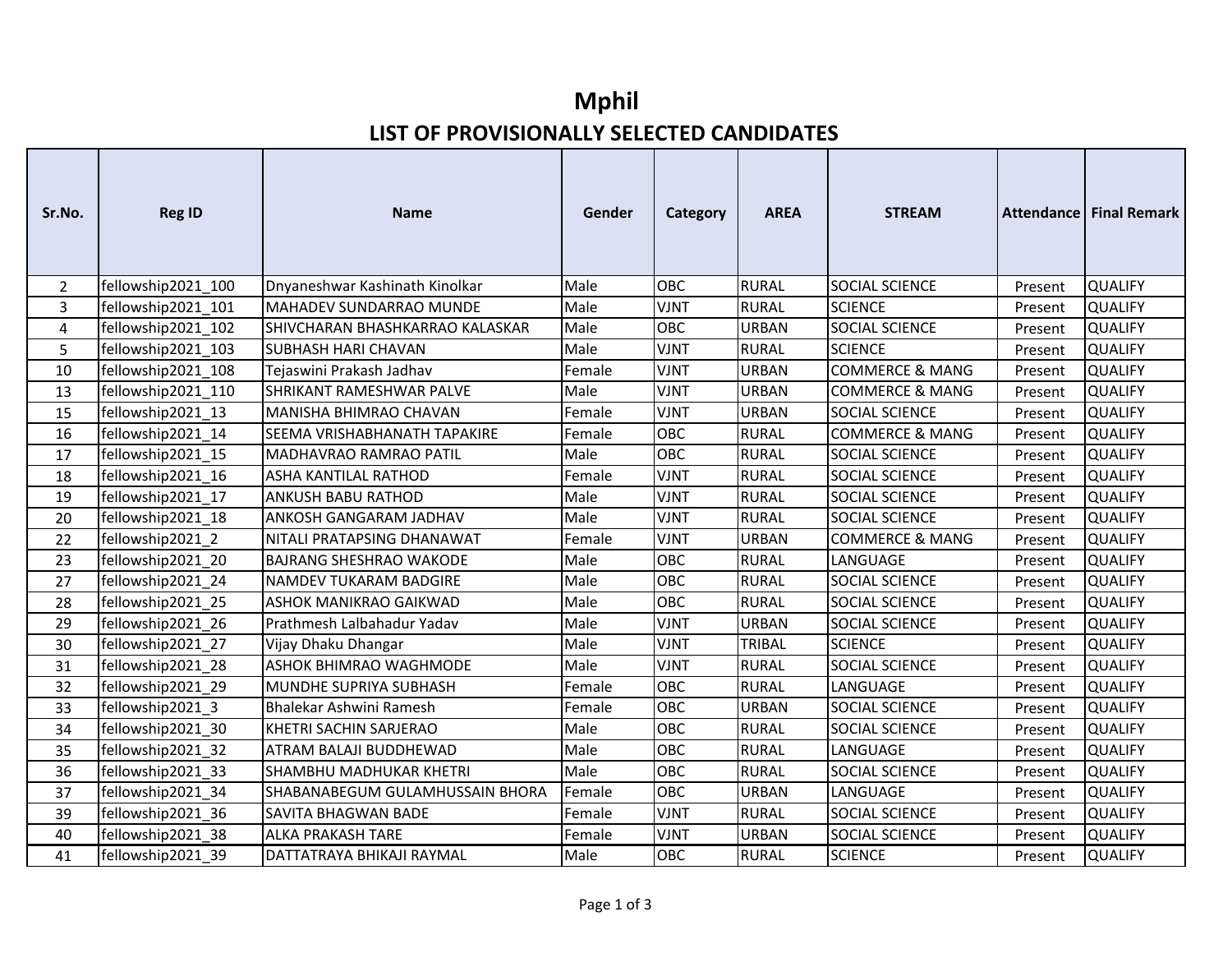## **Mphil LIST OF PROVISIONALLY SELECTED CANDIDATES**

| Sr.No. | <b>Reg ID</b>     | <b>Name</b>                     | Gender | Category    | <b>AREA</b>  | <b>STREAM</b>              |         | <b>Attendance   Final Remark</b> |
|--------|-------------------|---------------------------------|--------|-------------|--------------|----------------------------|---------|----------------------------------|
| 42     | fellowship2021_4  | Vitthal Haribhau Nagare         | Male   | <b>VJNT</b> | <b>RURAL</b> | SOCIAL SCIENCE             | Present | <b>QUALIFY</b>                   |
| 43     | fellowship2021 40 | KHANZOHAIBYARKHAN ALEEM YARKHAN | Male   | OBC         | <b>RURAL</b> | LANGUAGE                   | Present | <b>QUALIFY</b>                   |
| 44     | fellowship2021_41 | simran Najir Maniyar            | Female | <b>OBC</b>  | <b>URBAN</b> | <b>SCIENCE</b>             | Present | <b>QUALIFY</b>                   |
| 45     | fellowship2021_42 | SHITAL ANKUSH KUMBHAR           | Female | OBC         | URBAN        | LANGUAGE                   | Present | <b>QUALIFY</b>                   |
| 51     | fellowship2021 48 | <b>NITA DATTAU GHADLING</b>     | Female | <b>OBC</b>  | <b>URBAN</b> | <b>SOCIAL SCIENCE</b>      | Present | <b>QUALIFY</b>                   |
| 52     | fellowship2021_49 | <b>AMIT NANABHAU KUTE</b>       | Male   | <b>VJNT</b> | <b>RURAL</b> | SOCIAL SCIENCE             | Present | <b>QUALIFY</b>                   |
| 53     | fellowship2021 5  | Aishwarya Rajendrakumar Tak     | Female | <b>OBC</b>  | URBAN        | <b>COMMERCE &amp; MANG</b> | Present | <b>QUALIFY</b>                   |
| 54     | fellowship2021 50 | <b>RAHUL VISHNU WAGHMARE</b>    | Male   | <b>OBC</b>  | <b>RURAL</b> | LANGUAGE                   | Present | <b>QUALIFY</b>                   |
| 55     | fellowship2021 52 | NILIMA ASHOK GODE               | Female | OBC         | <b>RURAL</b> | <b>SOCIAL SCIENCE</b>      | Present | <b>QUALIFY</b>                   |
| 56     | fellowship2021 53 | NITA RAJENDRA RATHOD            | Female | <b>VJNT</b> | <b>URBAN</b> | <b>SOCIAL SCIENCE</b>      | Present | <b>QUALIFY</b>                   |
| 58     | fellowship2021_55 | <b>VIJAY VITTHAL PARKHE</b>     | Male   | <b>VJNT</b> | <b>RURAL</b> | LANGUAGE                   | Present | <b>QUALIFY</b>                   |
| 59     | fellowship2021 56 | ANKITA DASHRATHRAO ANERAO       | Female | <b>VJNT</b> | <b>URBAN</b> | SOCIAL SCIENCE             | Present | <b>QUALIFY</b>                   |
| 60     | fellowship2021 57 | <b>ALKA TULSHIRAM DADAS</b>     | Female | <b>VJNT</b> | <b>URBAN</b> | SOCIAL SCIENCE             | Present | <b>QUALIFY</b>                   |
| 61     | fellowship2021 58 | SHITAL NIVRUTTI KATKADE         | Female | <b>VJNT</b> | <b>RURAL</b> | <b>SCIENCE</b>             | Present | <b>QUALIFY</b>                   |
| 62     | fellowship2021_59 | MUKUNDA SHESHERAO UDRBHARE      | Male   | <b>VJNT</b> | <b>RURAL</b> | <b>SOCIAL SCIENCE</b>      | Present | <b>QUALIFY</b>                   |
| 64     | fellowship2021_60 | <b>HARIBHAU NAMDEV VITORE</b>   | Male   | <b>VJNT</b> | <b>RURAL</b> | LANGUAGE                   | Present | <b>QUALIFY</b>                   |
| 65     | fellowship2021 61 | <b>SUNITA DNYANOBA KARAD</b>    | Female | <b>VJNT</b> | <b>RURAL</b> | SOCIAL SCIENCE             | Present | <b>QUALIFY</b>                   |
| 66     | fellowship2021_62 | Amit Gautam Dhumal              | Male   | OBC         | <b>RURAL</b> | <b>COMMERCE &amp; MANG</b> | Present | <b>QUALIFY</b>                   |
| 68     | fellowship2021 64 | PANDURANG GIRJAPPA SINGARWAR    | Male   | <b>SBC</b>  | <b>RURAL</b> | LANGUAGE                   | Present | <b>QUALIFY</b>                   |
| 69     | fellowship2021 65 | Karuna Fakirchand Jadhav        | Female | <b>VJNT</b> | <b>URBAN</b> | SOCIAL SCIENCE             | Present | <b>QUALIFY</b>                   |
| 71     | fellowship2021_67 | ANJUM JIALANI KURESHI           | Female | OBC         | <b>RURAL</b> | LANGUAGE                   | Present | <b>QUALIFY</b>                   |
| 72     | fellowship2021 68 | <b>PRATIKSHA BALAJI PAWAR</b>   | Female | <b>OBC</b>  | <b>URBAN</b> | LANGUAGE                   | Present | <b>QUALIFY</b>                   |
| 73     | fellowship2021 69 | KAILAS PRAKASHRAO LANDGE        | Male   | OBC         | <b>RURAL</b> | SOCIAL SCIENCE             | Present | <b>QUALIFY</b>                   |
| 74     | fellowship2021 70 | PANDHARINATH RAMAJI GADHE       | Male   | <b>VJNT</b> | <b>RURAL</b> | SOCIAL SCIENCE             | Present | <b>QUALIFY</b>                   |
| 75     | fellowship2021_71 | MOKINDRAJ VAIJNATH KAMBLE       | Male   | OBC         | <b>RURAL</b> | SOCIAL SCIENCE             | Present | <b>QUALIFY</b>                   |
| 78     | fellowship2021 74 | MAHENDRA SARJERAO MAHANOR       | Male   | <b>VJNT</b> | URBAN        | SOCIAL SCIENCE             | Present | <b>QUALIFY</b>                   |
| 79     | fellowship2021 75 | Sunita Shrihari Gawali          | Female | OBC         | <b>URBAN</b> | <b>SCIENCE</b>             | Present | <b>QUALIFY</b>                   |
| 80     | fellowship2021 76 | YOGESH ASARAM PARASE            | Male   | <b>VJNT</b> | <b>RURAL</b> | LANGUAGE                   | Present | <b>QUALIFY</b>                   |